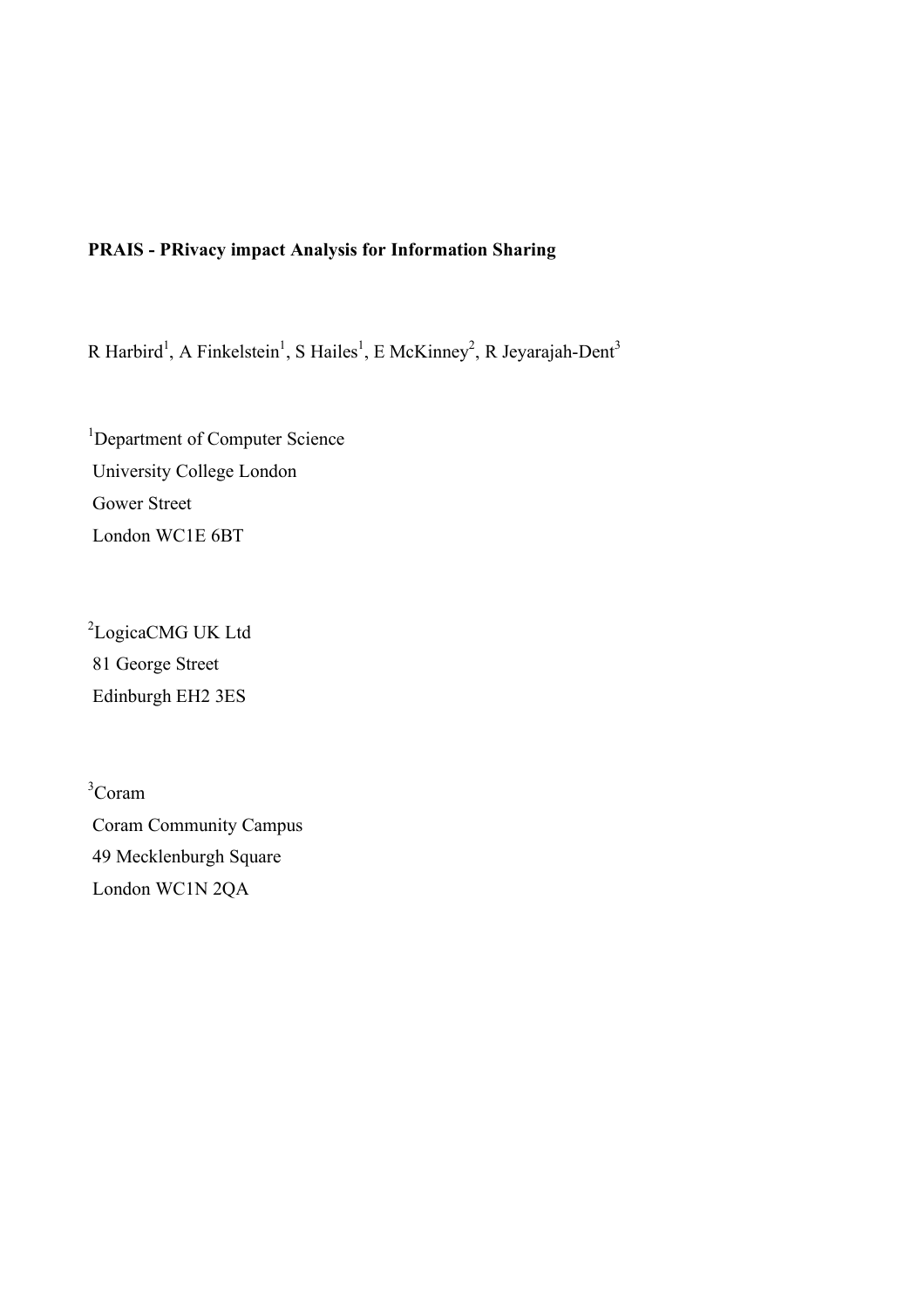### **PRAIS - PRivacy impact Analysis for Information Sharing**

**Keywords:** Privacy, multi-agency information sharing

#### **Abstract**

Recent government initiatives have actively promoted information sharing for staff working in social care in the delivery of services. Research has shown however that social workers are sometimes reticent to share or may share information inappropriately despite the availability of guidelines from both government and local authorities. There are no computer-based tools in general use to support practitioners in resolving the issues they are confronted with in deciding when to share, what to share and with whom to share information. To address this deficiency, we are undertaking research intended to clarify the requirements for a privacy mediation tool which will ensure that information sharing conforms to legal requirements, fair information processing principles and the conditions set out in local data sharing agreements. The rationale and high-level design of our privacy impact analysis software are presented in this paper.

#### **Information Sharing in Social Care**

UK governments are promoting multi-agency information sharing as a key component of new work practices for those providing services to children and families. In support of this activity governments have produced best practice guidelines<sup>1</sup> and most local authorities have developed their own data sharing agreements and manuals. Despite the amount of information available, staff do not always feel confident to share what they know. The need to communicate seems straightforward until you consider that at least seventeen different documents on information sharing have been produced by the UK Government since  $2002<sup>2</sup>$ . Further problems are reported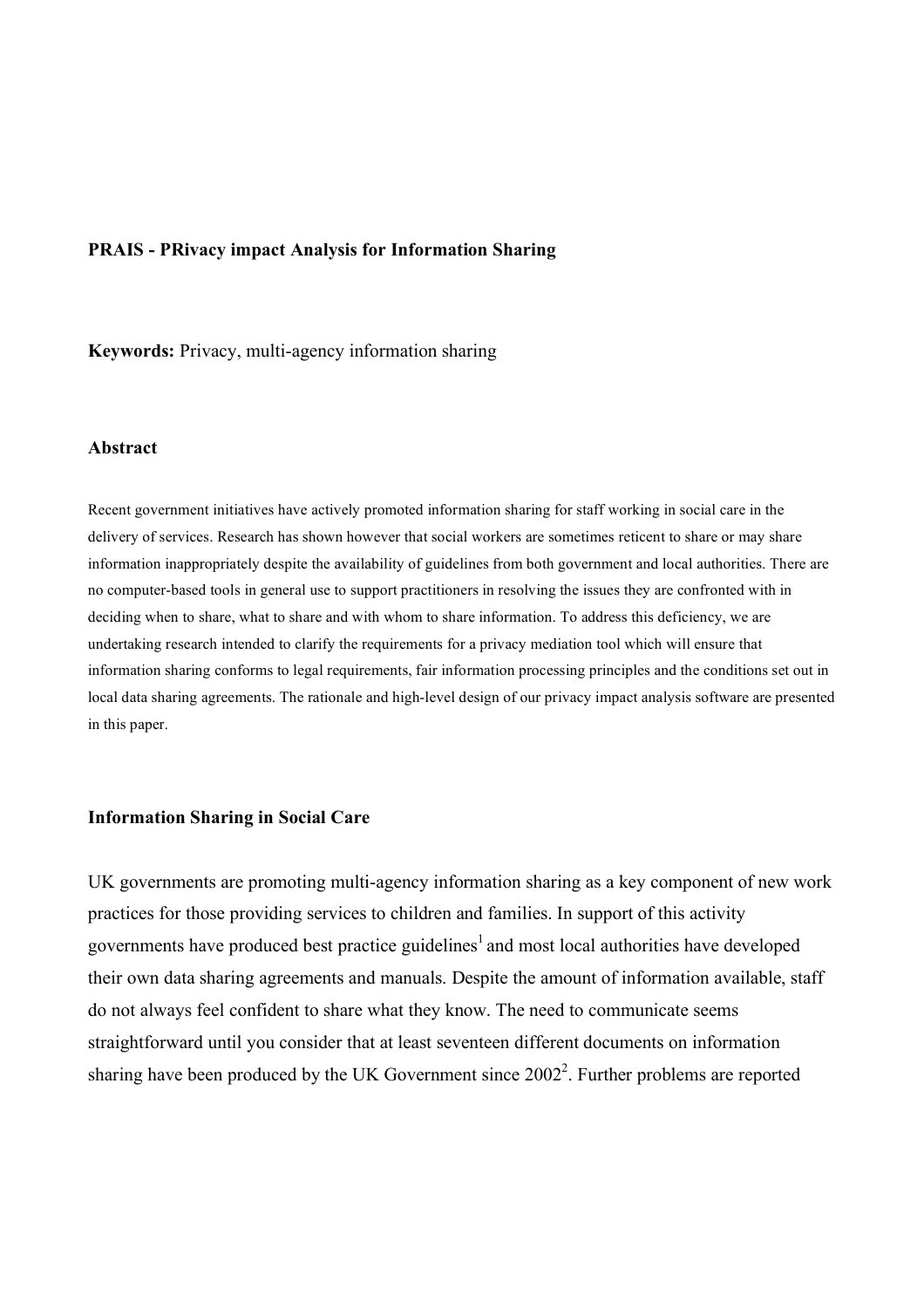around the effectiveness of the communications<sup>3</sup>. Where there are no child protection issues and sharing is not mandated, there have been several instances where sharing has been performed without due diligence or reference to codes of ethics or good practice<sup>4</sup>. It is clear that the process of information sharing in the domain of children's social care is far from clear-cut, and, at the very least, more training and education is needed.

Computer-based information sharing is still fairly limited. Data sets are, or soon will be, made available in large, regional repositories such as ContactPoint in England<sup>5</sup>, or via a central hub like the eCare system in Scotland<sup>6</sup> and systems based on the FAME architecture in England<sup>7</sup>. Decisions relating to the privacy protection of individuals have effectively been made during the design phase of the computer software and there are no decision-support tools which aid the practitioner in making complex decisions about whether specific information should be submitted for sharing in a particular context.

### **Privacy and Personal Information**

More generally, information sharing by organisations and government departments facilitated by new computer systems is increasing apace and the widespread use of computer systems to collect, analyse and share personal information has given cause for concern. Technologies offering opportunities for mass surveillance promise improvements and exciting opportunities in areas such as healthcare services and crime prevention but there may be unintended and undesirable consequences. There are risks associated with growing numbers of people having access to large databases particularly in a healthcare context<sup>8</sup> and the length of time that records persist might facilitate profiling or social sorting for undesirable purposes.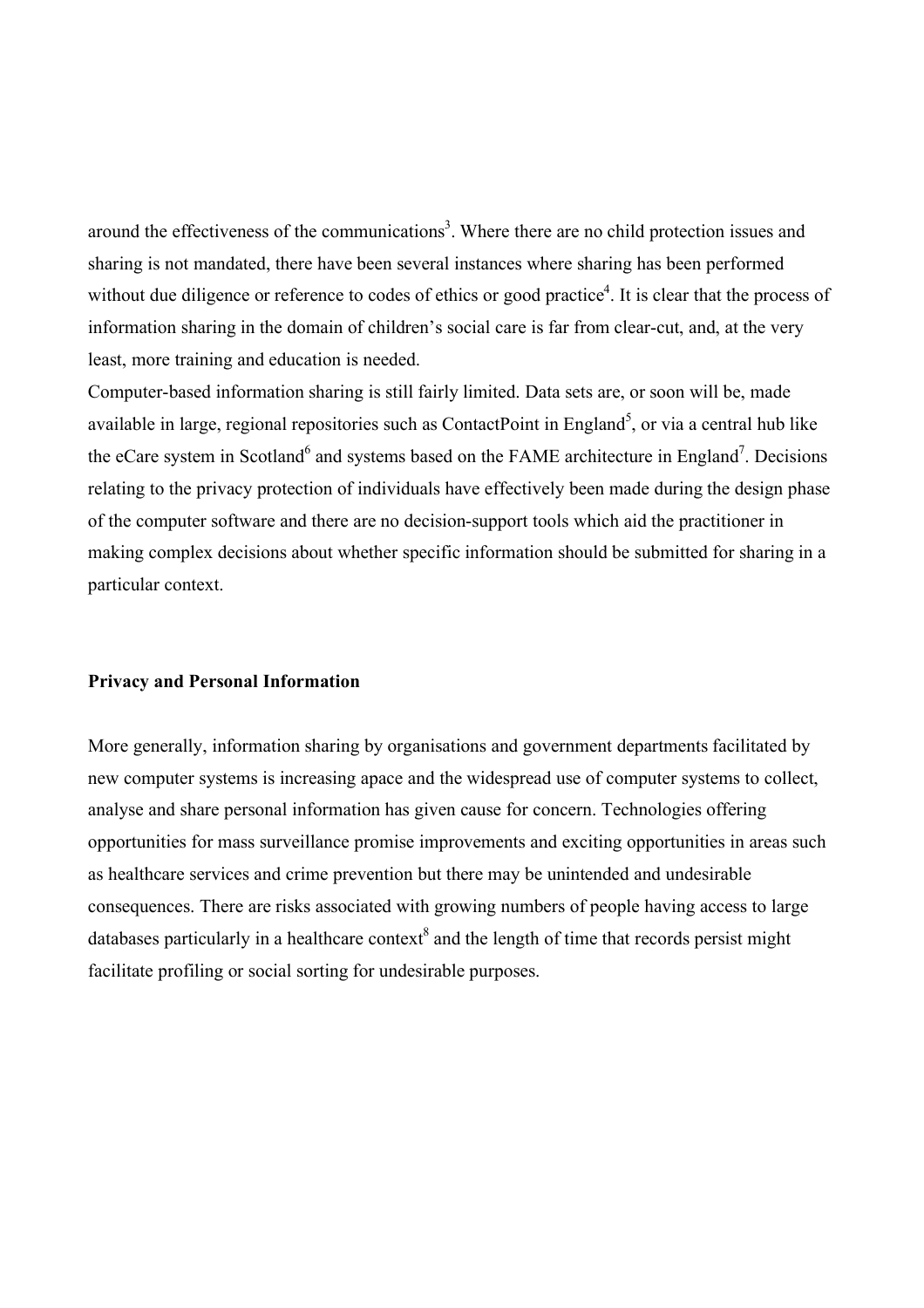# **Privacy Impact Assessments**

The key challenge for engineers is to "design for privacy" from the outset  $\theta$  and in recognition of this governments around the world are developing their own variation of the Privacy Impact Assessment (PIA). The main objective of performing a PIA is to gain an understanding of the impact which a new process, system or technology may have upon the personal privacy of individuals. Fundamentally the PIA should ensure that the risks to privacy are mitigated and that data is not inaccurate or out-of-date, excessive or used in unacceptable or unexpected ways beyond the control of data subjects, Table 1, below, contains a summary of key PIA principles <sup>10,11,12,13</sup>.

| <b>Key PIA Principles</b> |                                                                          |  |
|---------------------------|--------------------------------------------------------------------------|--|
| Accountability            | An organisation must appoint someone to ensure that privacy policies     |  |
|                           | and practices are followed. Audit functions must be present to monitor   |  |
|                           | all data accesses and modifications.                                     |  |
| Purpose                   | There must be a clearly specified purpose for the collection and         |  |
|                           | sharing of personal information. Data subjects should be told why their  |  |
|                           | data is being collected and shared at or before the time of collection.  |  |
| Scope                     | Only information that is required to fulfil the stated purpose should be |  |
|                           | collected or shared.                                                     |  |
| Limiting use,             | Data can only be used or disclosed for the purpose for which it was      |  |
| disclosure and            | collected and should only be divulged to those parties authorised to     |  |
| retention                 | receive it. Personal data should be aggregated or anonymised wherever    |  |
|                           | possible to limit the potential for computer matching of records.        |  |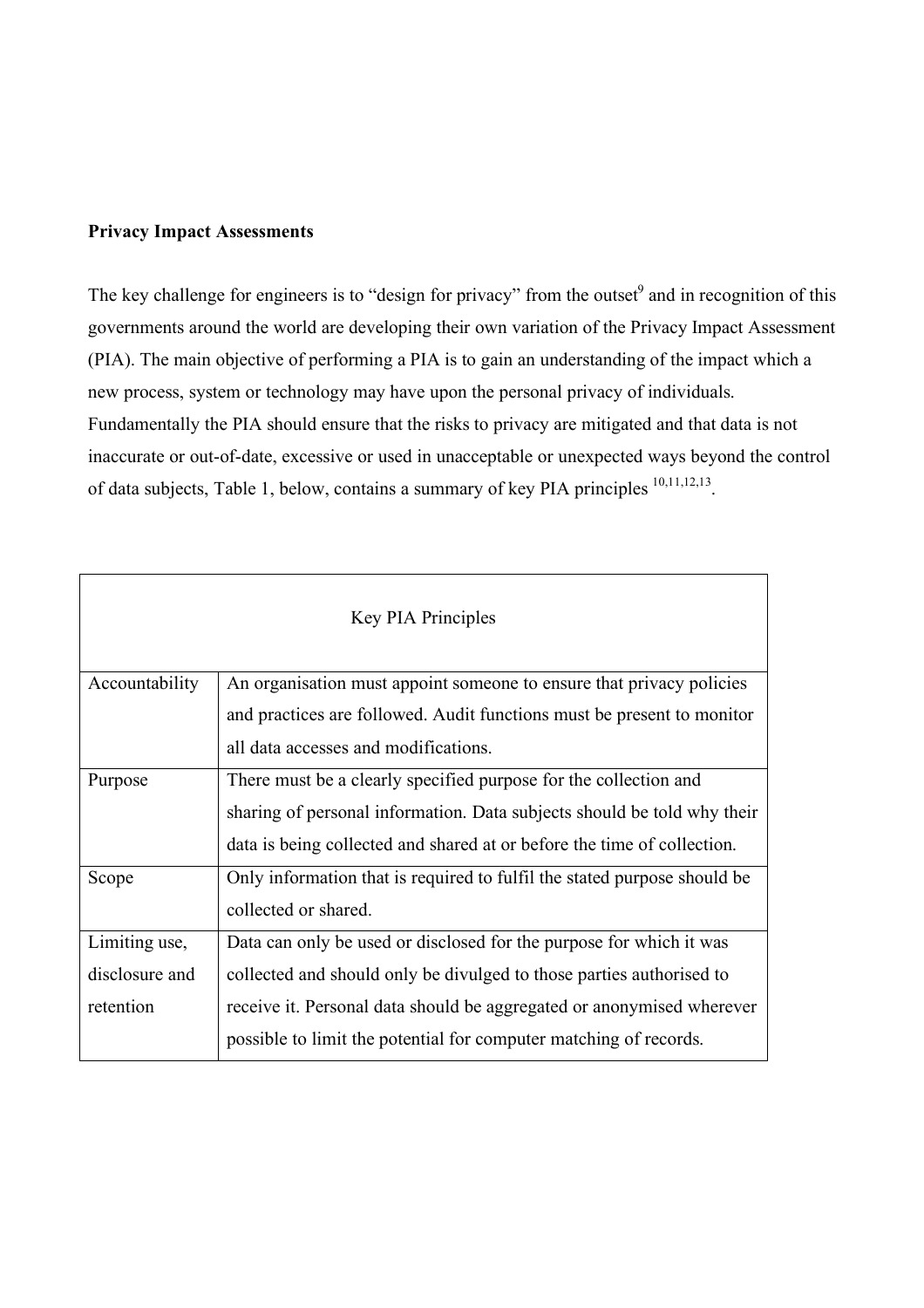|                 | Personal information should only be kept as long as is necessary.      |
|-----------------|------------------------------------------------------------------------|
| Personal        | Treatment of the information must conform to fair information          |
| information     | processing practices. Information must be collected directly from the  |
|                 | person unless there are very good reasons why this is not possible.    |
| Accuracy        | Every effort must be made to ensure that the personal information      |
|                 | shared is accurate.                                                    |
| Safeguards      | Personal information must be protected from loss or theft. Safeguards  |
|                 | must prevent unauthorised access, disclosure, copying, use or          |
|                 | modification.                                                          |
| Consent         | Data subjects must give their consent to the collection, use and       |
|                 | disclosure of their personal information.                              |
| <b>Openness</b> | Privacy policies must be made available to clients.                    |
| Individual      | Clients have the right to ask to see their personal information and to |
| access          | request the correction of perceived inaccuracies. Clients must be      |
|                 | informed about parties with whom it has been shared.                   |
| Challenging     | Clients must be able to challenge an agency's privacy processes.       |
| compliance      |                                                                        |

Table 1 - PIA Principles

All these elements are essential but the PIA process is not directly applicable to the situation where a practitioner needs to share information on an ad hoc basis and must consider at least some of these principles as they apply to the specific scenario before acting.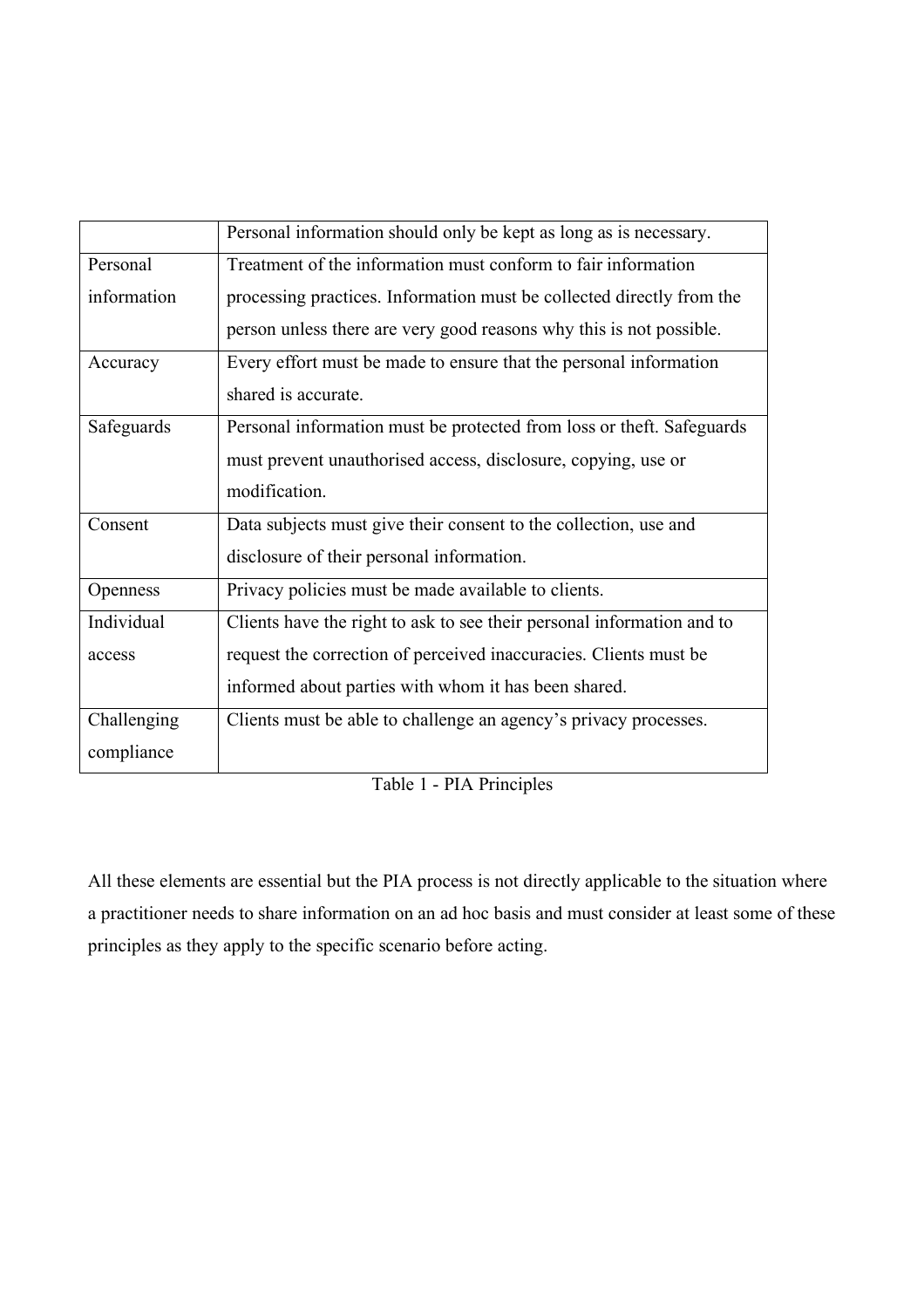### **PRAIS**

The PRAIS research project involves collaboration between: computer scientists from University College London, child protection experts from Coram and information technology professionals from Logica CMG. The aim of the project is to use PIA principles to guide the vision and development of` a dynamic decision support tool known as PRAIS, so called because it provides PRivacy impact Analysis for Information Sharing.

PRAIS will provide a policy-driven privacy framework which will assist practitioners in making information sharing decisions with an awareness of the privacy implications. In the short-term the goal of the project is to produce a prototype which can be used for further requirements analysis with partners in local authorities. In the longer term our vision is broader: PRAIS will also be used as a training tool to help professionals learn experientially about the issues in managing personal information. PRAIS will help both policy makers and decision makers to address, not only the legal, but the moral and ethical issues involved with information sharing. PRAIS will improve the timeliness and the quality of data sharing and help staff to manage the negative impacts of information sharing where these occur. The target user group is staff based in children's social services departments but the design has a wider application and could be used in other areas where professionals have to share personal information even where this takes place across legal jurisdictions. PRAIS encapsulates fair information processing principles and, as such, will help a wide spectrum of organisations to deal with managing users' consent and the needs and requests of information subjects.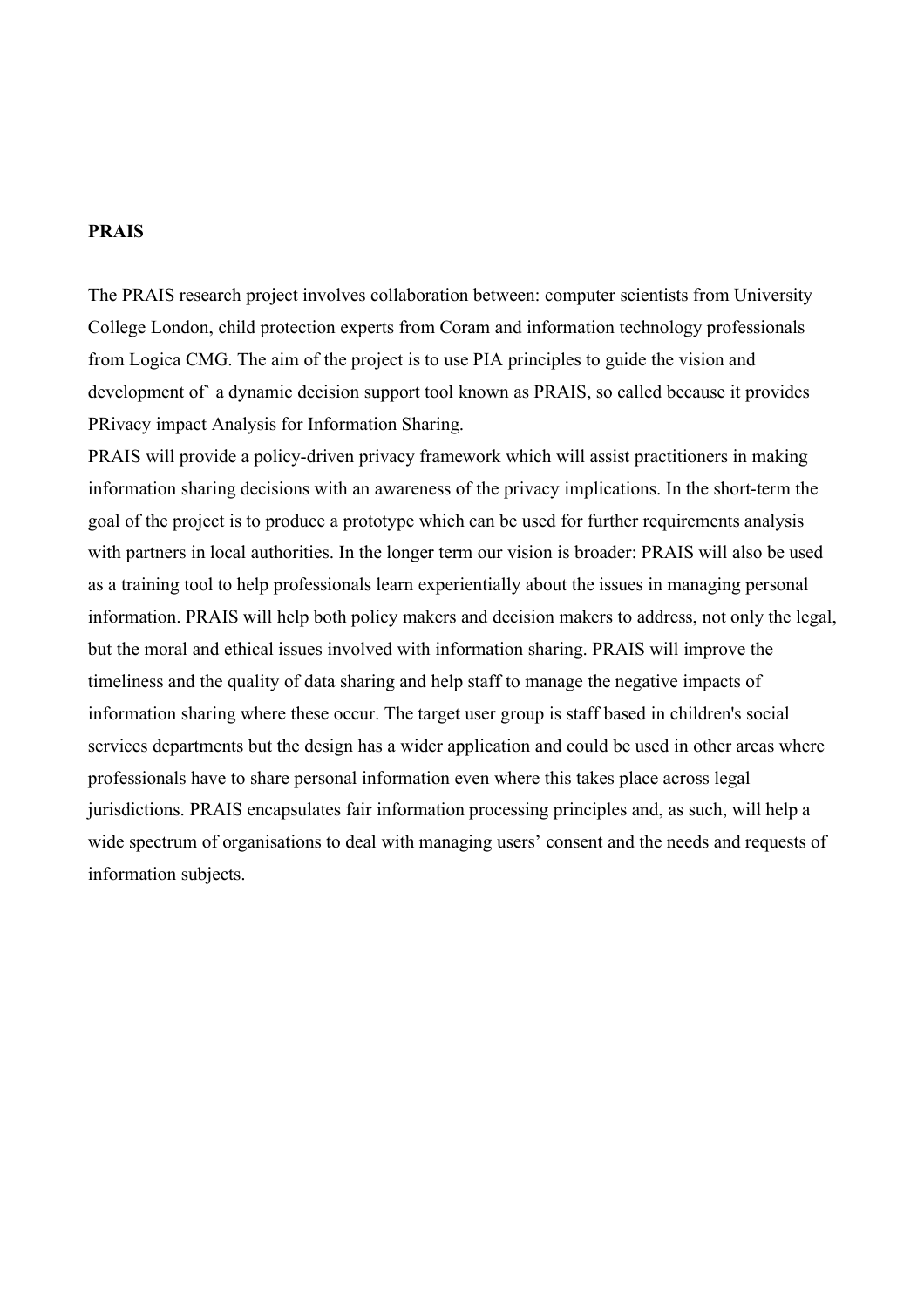### *User scenario*

The information sharing process is illustrated in the user scenario diagram below; PRAIS sits between the practitioner and the social care data store and mediates all information sharing actions. PRAIS is based on the architecture developed for the Identity Governance Framework<sup>14</sup>



Figure 1 User scenario diagram

- 1. The practitioner uses the computer system to create and maintain all personal information about clients and their consent status.
- 2. Using PRAIS, a practitioner requests information sharing with an external agency for a specific purpose.
- 3. PRAIS evaluates the practitioner's request. First it retrieves the policy associated with the information sharing purpose and evaluates the rules associated with it. The rules may cover: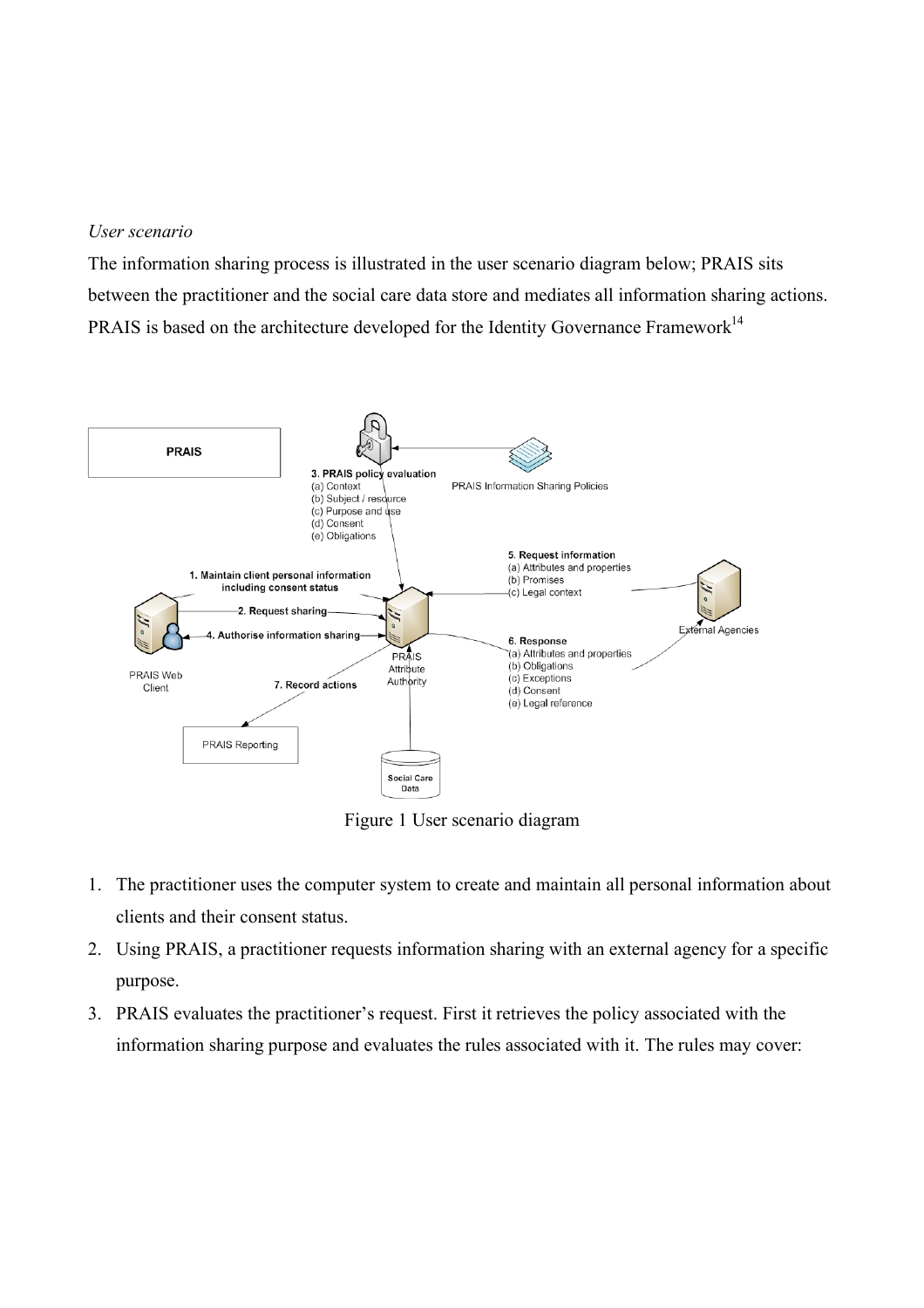- a. Context PRAIS will evaluate whether the intended recipients are permitted to receive information about the client for the purpose specified.
- b. Resources what data may be shared? Is it accurate and up-to-date?
- c. Consent has consent been obtained from the data subject for the purpose specified?
- d. Obligations these are the rules which receiving parties must obey, e.g., data may not be propagated further by the receiver.
- 4. PRAIS presents the user with the information that may be shared and the practitioner accepts or rejects the sharing decision. If information sharing is authorised then the system sends the intended recipients a message indicating that they may retrieve data.
- 5. In due course the target agencies request the shared information, stating:
	- a. The attributes to be retrieved,
	- b. The promises made with respect to the data, e.g., recipients may undertake not to propagate the information further.
	- c. The legal context within which the information is requested.
- 6. The PRAIS system responds with:
	- a. A set of attributes and their properties.
	- b. Exceptions: some of the attributes requested may be unavailable.
	- c. Obligations.
	- d. Consent status, the information may have been shared with or without the owners consent depending upon the reason for sharing information.
	- e. Legal references to legislation relating to the data.
- 7. Every PRAIS transaction is logged. The system can be configured to notify staff with responsibility for monitoring information sharing with alarms and exceptions.

Information sharing is based on a "pull" model; this means that the recipients are alerted that information is being made available to them after which it is retrieved from the source. At first this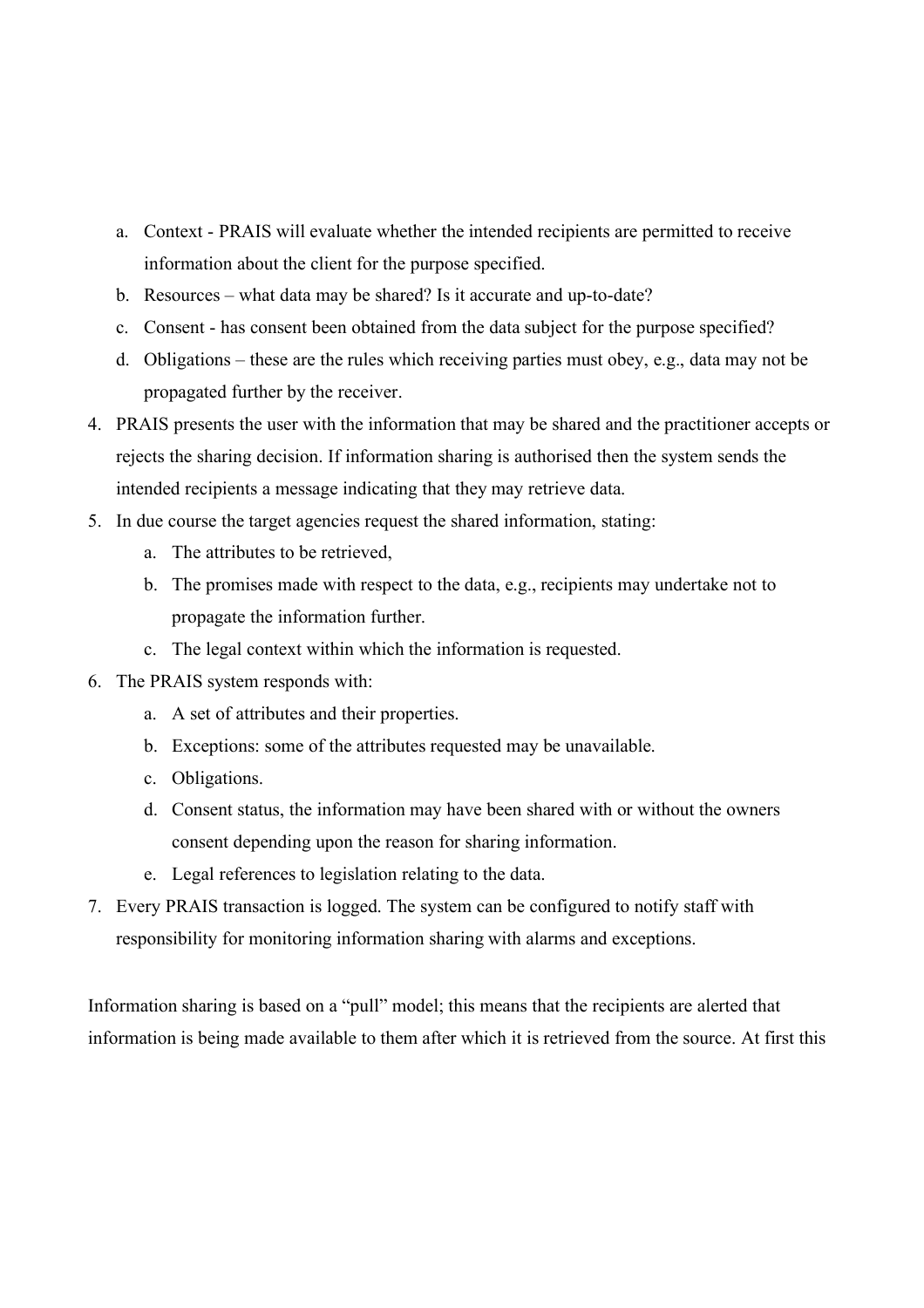may seem counterintuitive but this design choice has been made because it allows the owner of the information to retain liability for the data and to audit each use.

## **Future Work**

The next step for the PRAIS project is to refine and develop further specific information sharing scenarios with our partners in social care. This will enable us to experiment with expressing and interpreting policies using a policy language and policy evaluation engine. As a starting point we will investigate the applicability of recent work in policy-based security management in the healthcare domain <sup>15,16</sup> which bears certain similarities in terms of the strict security requirements with respect to personal data.

In the longer term, PRAIS must be supported by a set of subsidiary security-related capabilities, these are:

- 1. Identity management functions for authentication and authorisation of both practitioners and external agencies.
- 2. Privacy policy management functions to support policy authoring and policy compliance management.
- 3. A common data model for social care. A widely accepted Electronic Social Care Record (ESRC) is needed to support information sharing facilitating electronic data sharing agreements which are at least part-validated by machine.
- 4. Data matching and mapping functions. Information transfer between organisations with heterogeneous information sources may imply the need for data matching and mapping so that that records and fields can be linked without the need for common identifiers or a common schema.
- 5. Data anonymisation, obfuscation and aggregation. The user scenario in this paper depicts a situation where one record is or a small number of records are shared. Agencies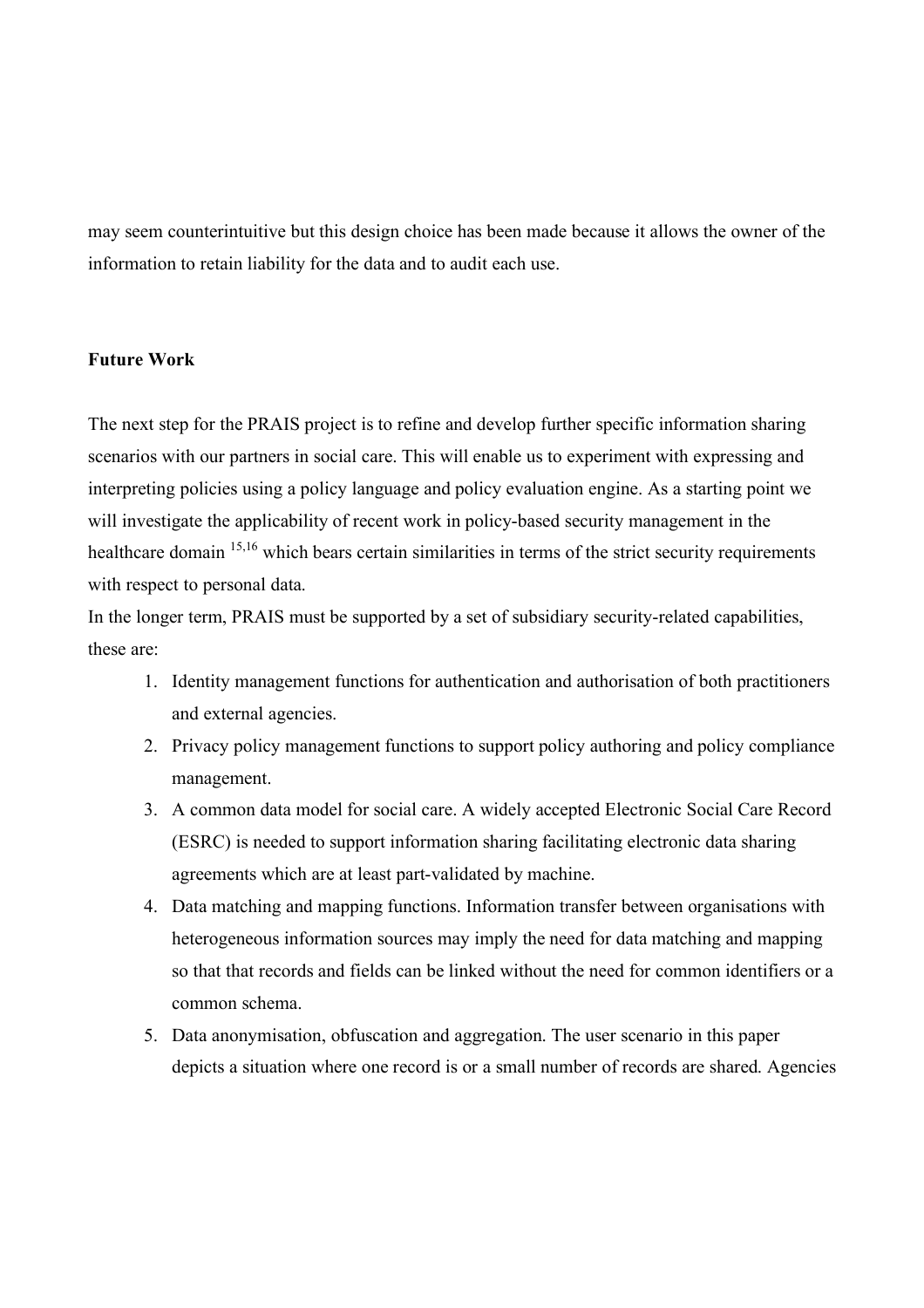must also provide statistical information to government bodies and in the future data records may be used en masse for research purposes. Before this can happen, data must be "cleansed" to remove personal identifying attributes. We envisage that PRAIS will be supported by software which will de-personalise data on-the-fly, using techniques depending upon the query submitted and the number of data records returned.

6. Information life-cycle management. Organisations have responsibility for managing the data they collect securely and this includes disposing of data once it has served its intended purpose. Tools to assist with automatic information housekeeping are a necessary part of the privacy toolbox.

### **Conclusion**

Much of the information sharing in social care can be described as ad hoc and workers are expected to interpret written guidance to ensure that proper care is taken with personal information. It is our belief that the privacy implications of sharing can be at least partially evaluated by computer. The aim of the PRAIS project is to develop a prototype for a policy-based tool which can analyse information sharing decisions on-demand. To date we have developed an innovative high-level architecture and our next step is to implement a set of representative scenarios using a policy engine to demonstrate the feasibility of the PRAIS vision. This initial work should be seen in context as part of a much broader picture in which PRAIS will form an integral part of the day-to-day business process of information sharing. Eventually, PRAIS will operate as part of a risk assessment framework evaluating the predictability of particular sharing outcomes using mechanisms which are generic yet flexible enough to be applied to a wide range of industry sectors such as finance, education and healthcare.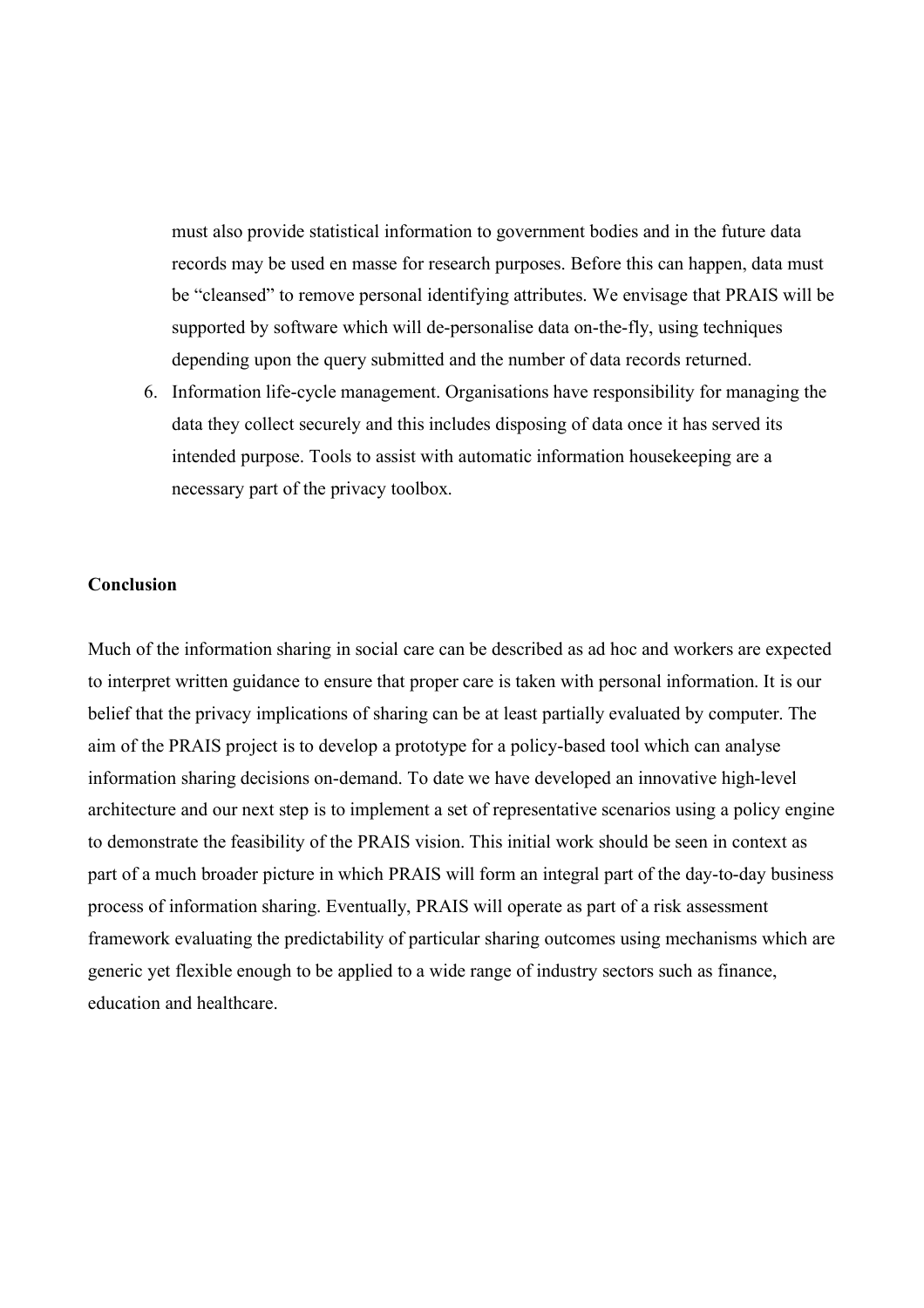# **References**

[1] Department for Education and Skills. Information Sharing: Practitioners' Guide. HM Government; 2006. Available from:

http://www.ecm.gov.uk/\_files/ACB1BA35C20D4C42A1FE6F9133A7C614.pdf.

[2] Richardson S, Asthana S. Inter-agency Information Sharing in Health and Social Care Services: The Role of Professional Culture. British Journal of Social Work. 2006 Jun;36:657–669. Available from: http://bjsw.oxfordjournals.org/cgi/citmgr?gca=bjsw;36/4/657.

[3] Munro E. What tools do we need to improve identification of child abuse? Child Abuse Review. 2005 Dec;14:374–388. Available from: http://www3.interscience.wiley.com/cgibin/abstract/112220785/ABSTRACT?CRETRY=1&SRETRY=0.

[4] Anderson R, Brown I, Clayton R, Dowty T, Korff D, Munro E. Children's Databases - Safety and Privacy. Wilmslow: Information Commissioner's Office; 2006. Available from: http://www.ico.gov.uk/upload/documents/library/data\_protection/detailed\_specialist\_guides/fipr%2 0report.pdf.

[5] Department for Children Schools and Families. ContactPoint; 2007. Available from: http://www.everychildmatters.gov.uk/deliveringservices/contactpoint/.

[6] Scottish Executive Data Sharing and Standards Division. eCare; 2005. Available from: http://www.scotland.gov.uk/Resource/Doc/923/0019775.ppt.

[7] Morrison K. FAME - The Key to Multi-Agency Working. eGov monitor. 2004; Available from: http://www.egovmonitor.com/features/fame.html.

[8] Anderson R. Healthcare IT in Europe and North America; 2005. Available from: http://www.cl.cam.ac.uk/~rja14/Papers/nao-report-final.doc.

[9] Royal Academy of Engineering. Road User Charging, A Statement by the Royal Academy of Engineering; 2006. Available from:

http://www.raeng.org.uk/policy/reports/pdf/road\_user\_charge/road\_user\_charging.pdf.

[10] 6 P, Birch A, Copping M, Raab C. Information Sharing for Children at Risk: Impacts on Privacy, E-Care Programme. Scottish Executive Health Department.